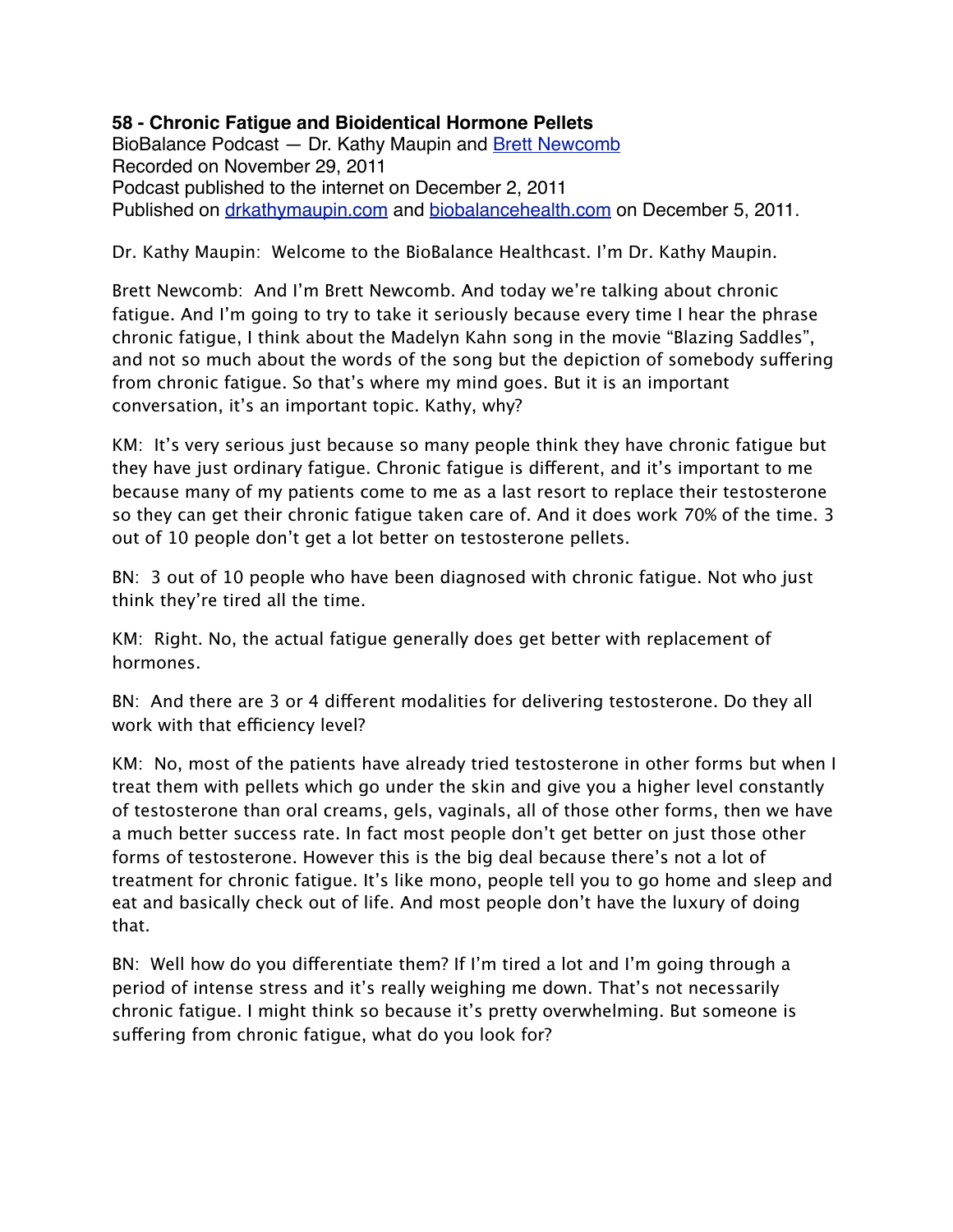KM: Well there are three very common symptoms. And those are severe fatigue after you have a flu like illness. So you have a fever, and you have a cough and you have upper respiratory symptoms and fatigue with that. But the fatigue never gets better.

BN: So the flu alleviates but the fatigue does not.

KM: Right, and it's not really flu, it's flu like, it's an upper respiratory kind of problem. But that's one of the big symptoms. Not everyone has that. The second one is that a lot of people tell me they don't feel better after exercising anymore. They used to always feel better. They used be energized. They don't get that runner's high. In fact they're exhausted after exercising. And usually by the time they see me, they've stopped exercising. And then about half of the patients get night sweats. And night sweats that aren't hot flashes.

BN: And how do you know the difference?

KM: Well you know the difference by doing blood tests. And you know the difference by replacing estrogen or testosterone and seeing if the night sweats go away. But usually the treatment for chronic fatigue in terms of pellet therapy or testosterone therapy is a longer time period where you just can't feel better. You have to go three months maybe on these before you even feel somewhat better. So if we're just talking about general fatigue, it'll get better right away.

BN: So doctors use a diagnostic manual to help them make an accurate diagnosis and in my field we have the DSN, the Diagnostic and Statistical Manual. And we look to see if we think it's a particular diagnosis it'll say there are 8 characteristics and they have to have at least three of these and four of those and so on. Do you have that for chronic fatigue?

KM: And chronic fatigue is generally diagnosed by symptoms, unlike other illnesses. It's not always diagnosed by a lab. So you have to have four or more of the following symptoms. You have to have difficulty remembering things. Have difficulty concentrating.

BN: Like a list of symptoms.

KM: Thank you. I don't have chronic fatigue. Thank you. And usually you have a sore throat, usually a long term sore throat. Generally you'll have lymph nodes that come up here at the back of your head and under your arms that we can palpate or feel.

BN: They're swollen.

KM: You usually can't feel a lymph node. So when we check you over and if they're back here or under you arms and up here, above your clavicle then that fulfills one of these criteria. So muscle pain, joint pain, new headaches, and sleep that's not refreshing, and the last one is post-exertional fatigue where every time you exercise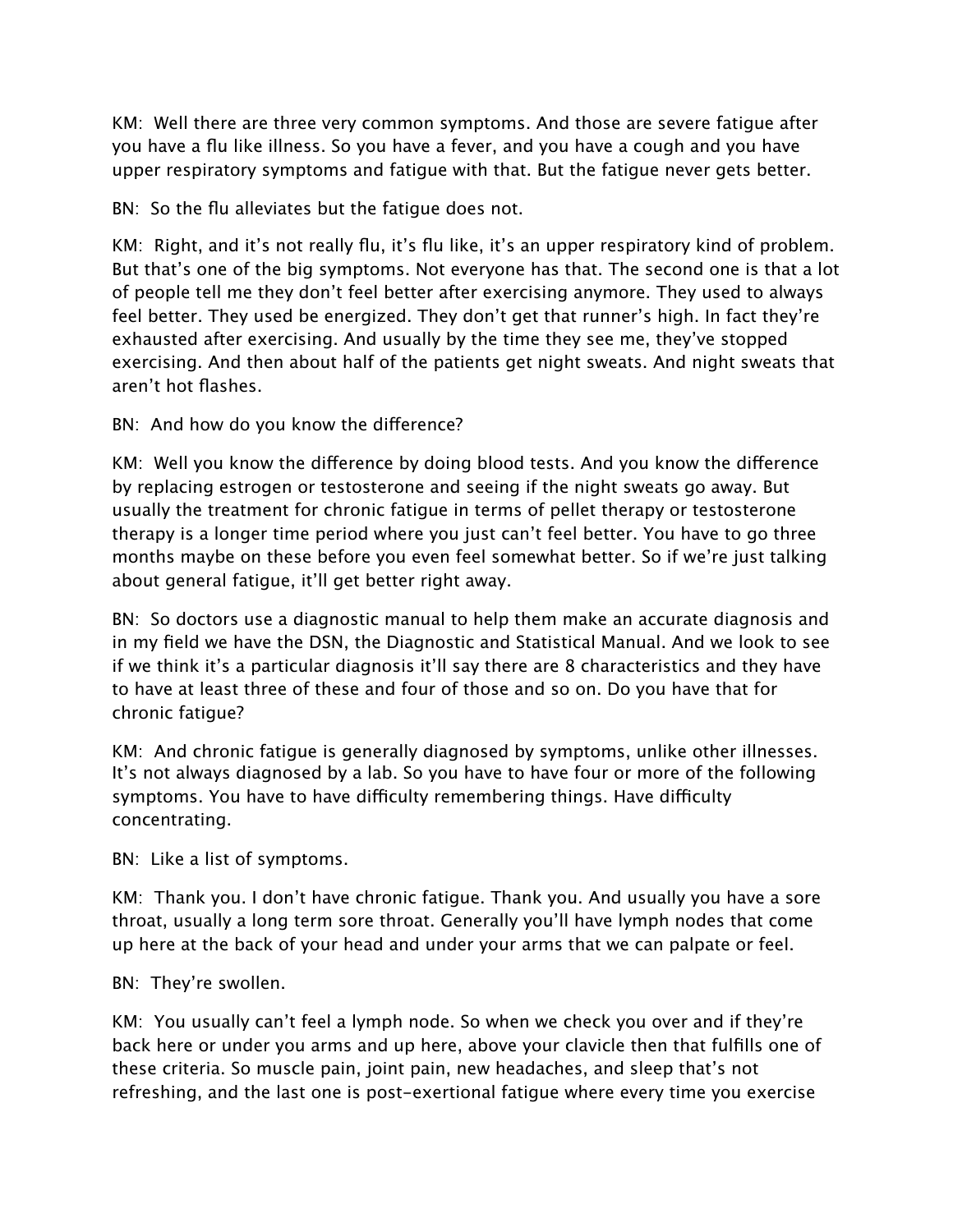you get tired. So those are the things that we look at and you have to have four of those to have chronic fatigue.

BN: And that has to be consistent and enduring over a period of time.

KM: Sadly it's usually enduring over a long period of time and there's no really good treatment for it, under most circumstances. The real issue with chronic fatigue is that your immune system is low when you get this. In other words, people with an intact immune system, they get sick, we all get sick and we all get viruses and we get over it them by our immune system kicking in, our blood cells, our T cells killing the virus or killing the bacteria and then we're better. It's usually a short term thing. The problem with chronic fatigue is usually the immune system has been made very inactive, it's been suppressed by long term stress or dieting or loss of hormones, because, loss of testosterone decreases the activity of your white cells. So you're a set up for getting something if your immune system is low. And then when you get a virus and it is ongoing and if it is a particular virus or a particular bacteria then this can be ongoing and it can be very difficult to treat. It's not treated by usual antibiotics for 10 days; you have to take antibiotics for six months.

## BN: Oh wow.

KM: It's very difficult to treat. But by adding testosterone we improve the immune system response. And so for me that makes me look great because all I'm doing is giving them their hormones back and they start getting their immune system back and they start fighting this. That's one of those things that I really feel that it's awesome when you can treat somebody for this kind of an illness that has debilitated them and they are now whole again.

BN: So in some respects you might think of it as a secondary gain. Because providing testosterone or estrogen is normally done for other reasons and if this also exists as a problem then it is a secondary win, it's win-win. You win on multiple levels.

KM: Right, that's true and usually people who get this win on other levels in terms of their body's coming back, their muscles coming back. They look younger, their skin's better. All of those other things come back as well.

BN: And we want to remind people again that one of the functional reasons that this works is the methodology of delivery system. Because the under the skin pellets, the bioidentical pellets that you use have a consistent absorption rate. They don't spike in a metabolic curve the way other delivery systems do.

KM: Which means when you take a medication, if you're taking oral usually it goes way up and way down over 24 hours, if you take it once a day. If it's twice a day up and down 12 hours up and down another 12 hours. It's the same with any other type of delivery system; including sublingual, vaginal tabs, creams, gels. Creams and gels are the hardest to get a steady state on. They go up and down all day. You have to apply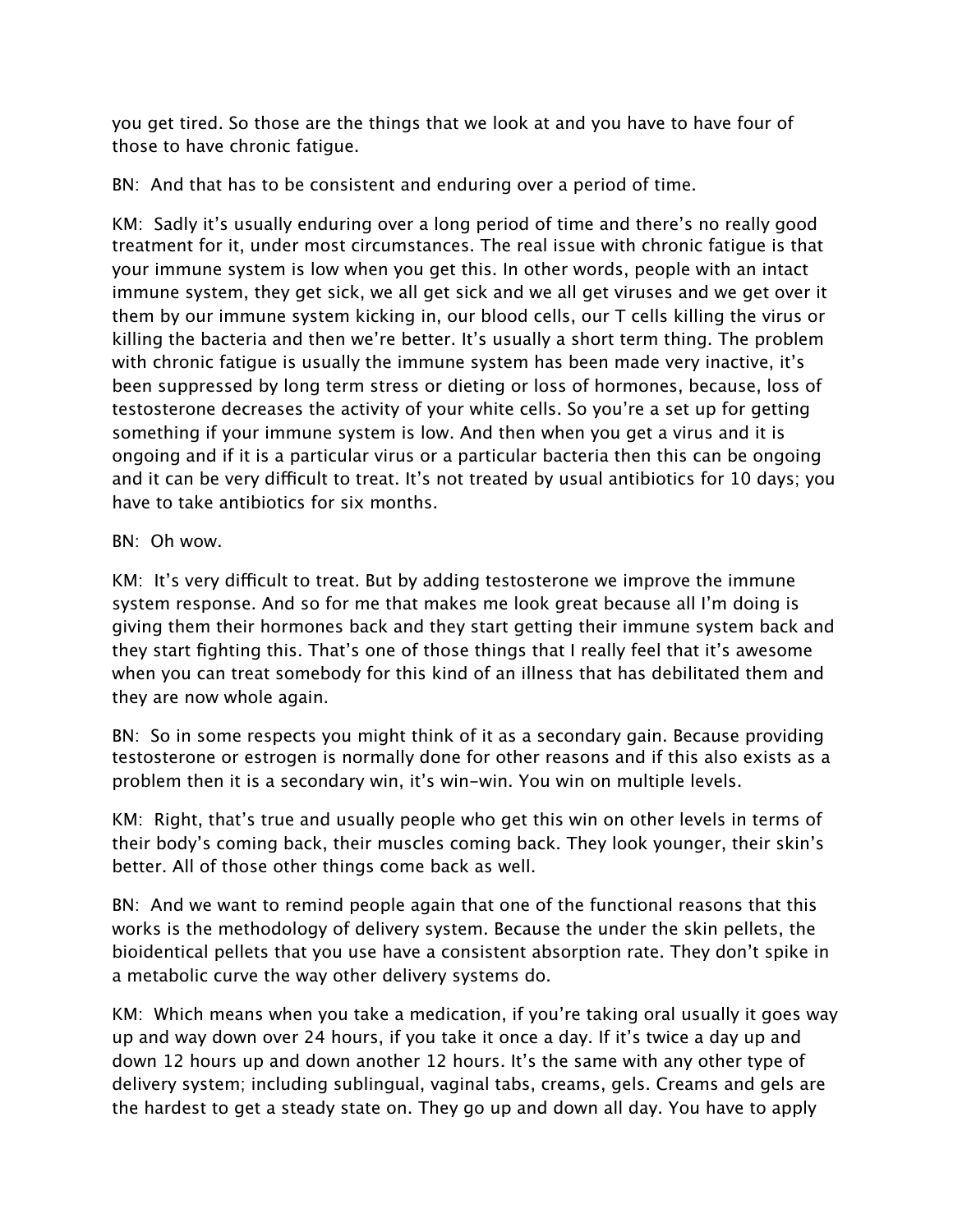them all day long. So to treat this illness you need to have a steady state of testosterone and estrodial if necessary. A lot of people get this before menopause. they get this after 40 when their testosterone drops so we replace that and their immune system kicks back in but it doesn't have to keep catching up for all the peaks and valleys that you get with other forms of testosterone.

BN: So why do doctors not diagnose this more quickly than they do?

KM: Well fatigue is the biggest issue for a doctor. Everybody comes in and says "I'm tired". And this is not just I'm tired, I'm over booked.

BN: It's a really emphasized term. It's not measurable the way other.

KM: Right. It could be 40 diseases or more. So a doctor listens to fatigue and he goes "psh". He can't possibly check you for all 40 diseases. So he or she is looking at you and saying, "oh tired, she has a job and she takes care of her kids and it's the holidays so she's tired." So they sometimes overlook it and don't go through that whole list of symptoms.

BN: Or they do a slow burn triage. Let's try to treat this because you could be that you're coming down with that, or let's try this, it could be stress, let's wait till the holidays are over. And so time passes and we're back to the idea that chronic fatigue is enduring.

KM: Is chronic.

BN: It's chronic, not acute. An acute infection an acute problem or stress or what have you. So, the relationship between the doctor and the patient has to be good enough that the doctor can rely on the patients reporting, or that they know them well enough to have their own sense of the rhythms in the patient's life.

KM: And these days everybody changes doctors all the time because their insurance plans make them change doctors.

BN: Or the doctor is seeing patients every 3 minutes and so.

KM: And that doesn't really lend itself to talking about fatigue. Fatigue you'd have to talk to about to really get a good sense about it, for about half an hour. And that's the only thing you can talk about.

BN: So fatigue is really an imprecise medical term. It's used in the vernacular much too broad stroke. And not narrow.

KM: And has too many causes to really trigger a physician going into the chronic fatigue work up. However if they know the patient then the work up would be doing all the laboratory for cortisol, 8 a.m. cortisol. If your cortisol is really high from stress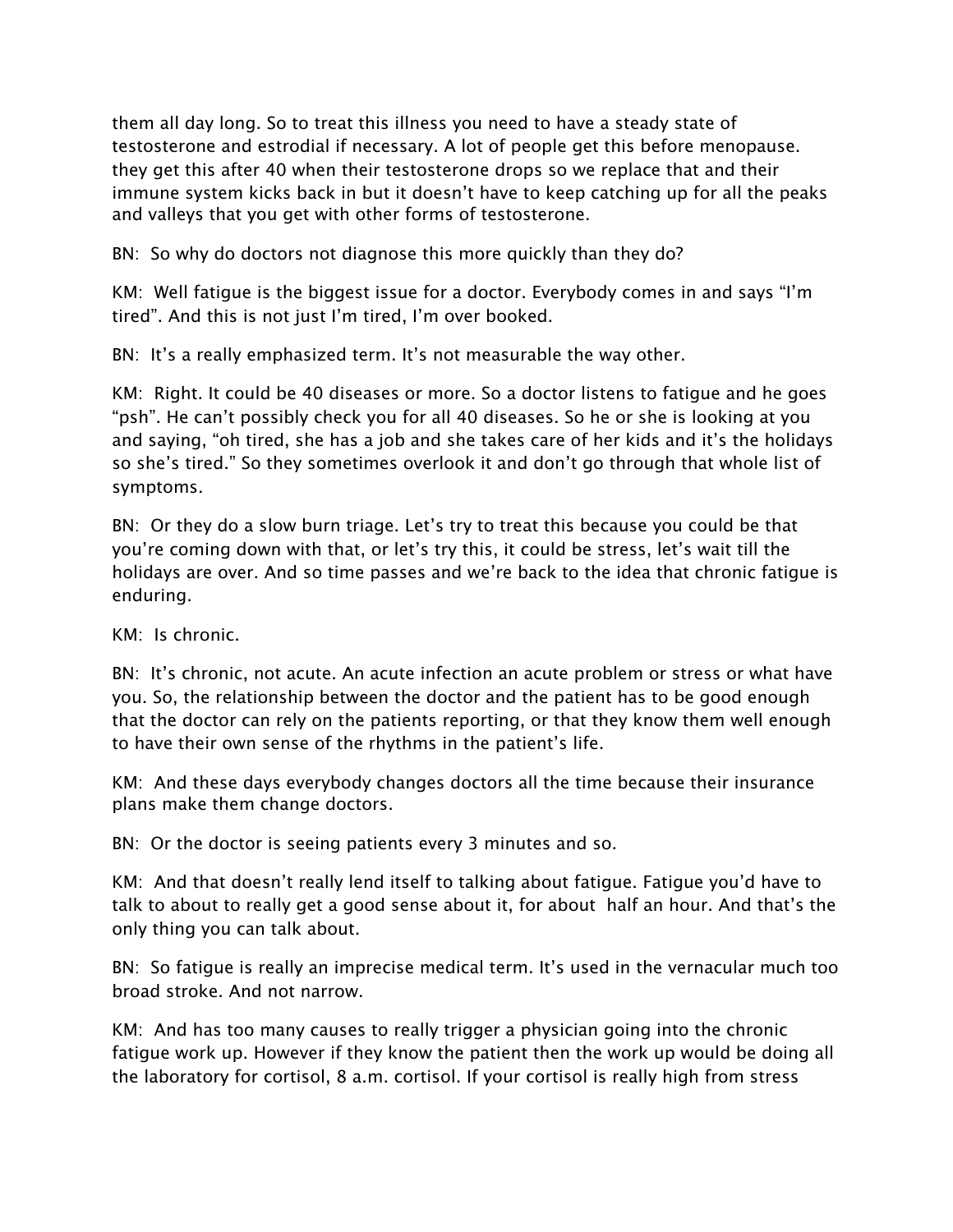then your immune system is suppressed. So if we look at stress, your stress in life can actually be so bad that it stimulates your brain to make cortisol.

BN: Because your body is in fight or flight mode. It's prepared for the crisis.

KM: Right and it wasn't meant for that. It was meant to be fight for flight the tiger is running after you, or a boulder is rolling down the hill, you have to get out of the way. So you have extra energy and you have extra cortisol to protect you. However when we look at this in daily life, in daily life stress never ends. You wake up stressed you go to bed stressed.

BN: Was it HM Men that said the average man leads a life of quiet desperation and in all of our lives every day.

KM: And the average woman leads a life of chronic fatigue but not in this fashion, because she's doing Christmas, Thanksgiving all of those fun things that are our holidays to create. I mean it's that and everything else. But this is more than that. This is that kind of fatigue, when someone walks in, I can see it now they like fall down on the table. And they go "oh I'm so tired, I'm so tired. I am never better. I wake up so tired." So what I do then is if they haven't been diagnosed by a lab I make sure I look through all their hormones because of course thyroid can cause that. And of course high cortisol can cause that. But we also have to do viral studies, and viral studies.

## BN: Like mono?

KM: Like mono virus. You can have mono virus and it can either be, it can come back after you've had it once, you think you're never getting it again, if your immune system is low enough. Or you can get a new mono virus and then it never goes away. And there's a test for mono viruses to see if you have a recent infection or a long term infection. We look at something called IGG for long term, IGM for in the last three months. But there's a specific test called the EBNA test. And EBNA test is the test I do on patients and that means that nuclear antibodies or antigens have become abnormal because of the mono virus. So this is the test.

BN: And that is a blood test?

KM: This is a blood test. That is the test that I look for because most of the time, mono is involved. Now the other things that can be involved, you could have lupus.

And treatment for lupus or not treatment for lupus and that's an ANA titer and that can set you up for chronic fatigue. And you can also have a problem with your pituitary. You're pituitary is gone.

BN: Okay we're going to have to continue this conversation in another podcast.

KM: Yes we are.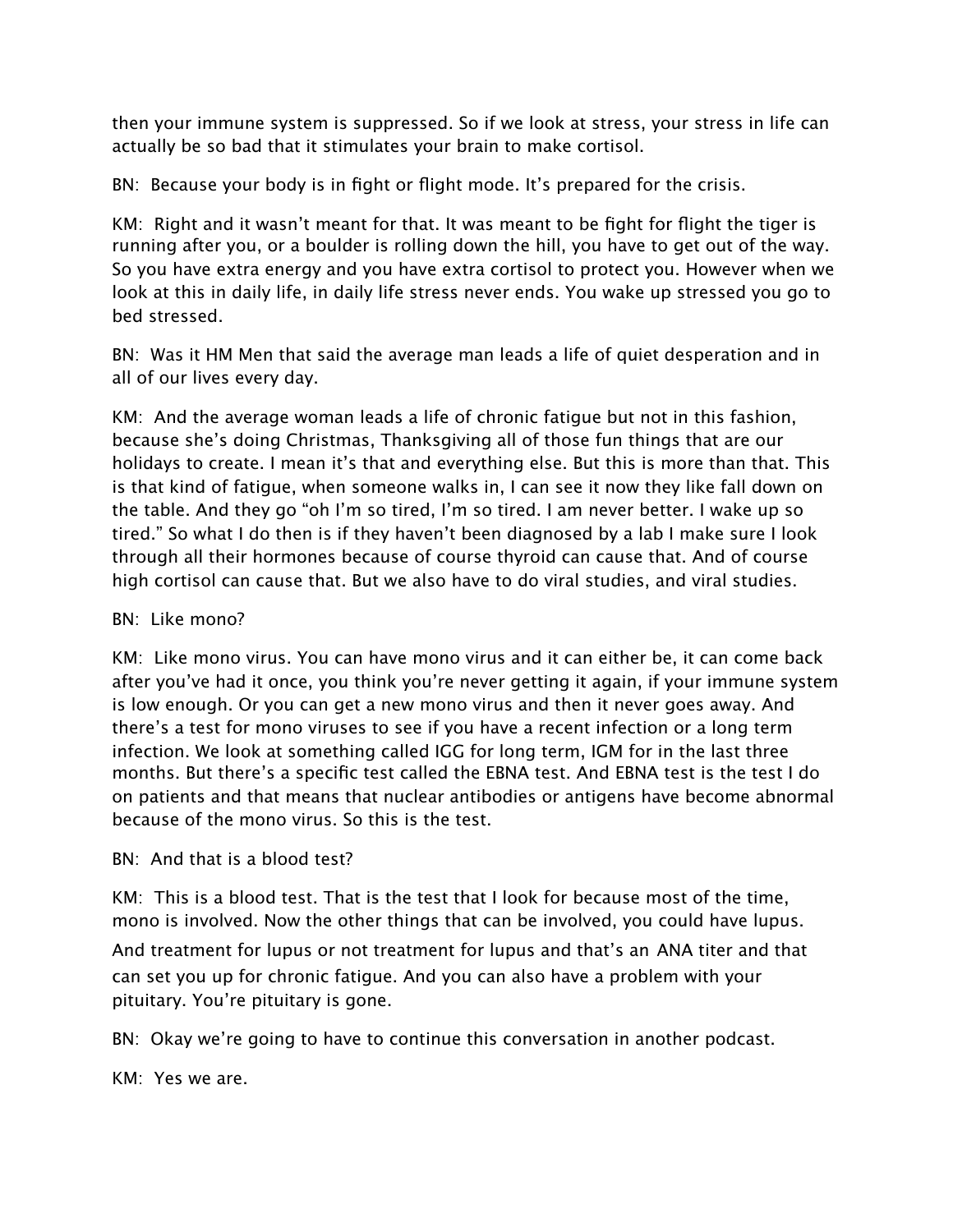BN: And we'll be happy to do so. Just to pull one point together. When Kathy says tests can be run, labs can be run, typically she's talking about blood tests. When you go to the doctor they draw 2 or 3 vials of blood they send that to the lab and they have a check list of probably about 200 different tests that can be run and the ability to know which ones can to mark, to say what I am I looking for. Again comes from the relationship issue and the information content that you get from the patient. What are the kinds of tests you would run if you were doing an assessment for chronic fatigue?

KM: I would run several tests to rule out other diseases. I would run a thyroid panel and a thyroid antibody panel, a blood count, and an ANA titer, which is a lupus panel and also maybe a rheumatoid arthritis panel.

BN: Titer?

KM: Titer is the level of immune cells that you have fighting your own tissue. It's an auto immune test. That's a specific auto immune test that I was describing. Then you have several tests that we do to actually look at causes that are within the realm of chronic fatigue like viral and bacterial. We look at the Epstein Bar and the EBNA, specifically, we look at the cortisol levels, 8 a.m. cortisol. You should ask for that. Also, testosterone levels.

BN: Meaning that you check what, your cortisol levels at 8 a.m.?

KM: At 8 a.m. because it's different throughout the day. So an 8 a.m. blood cortisol, a testosterone test, as well as a growth hormone test. Because those two, if they are very low, can cause people to very susceptible to viruses and bacteria and so to chronic fatigue. So those are the tests you would ask if you're getting blood work from your doctor.

BN: Now, we talked about viruses. Are there medicines that protect you against that so that will help you fight chronic fatigue?

KM: There are medicines that we use only after we've tried everything else, we've replaced everything else. We've tried nutrition and rest and then there are some medications, one for viruses called Valcyte, and it is very good at treating CMV and treating the Epstein Bar Virus. So we try that but it's very expensive rarely paid for by insurance, sadly, and it's generally used on AIDS patients who have CMV. So you have to make sure, if you know your pharmacist that they know that you're treating chronic fatigue and not AIDS.

BN: They'll be handing you the packages gently.

KM: Yeah and if you don't have it you don't want everyone to think that you do. So the other type of chronic fatigue is a bacterium. And all the bacteria are actually responsive to a tetracycline like drug. So Vibramycin would be one of them. And we use a lot of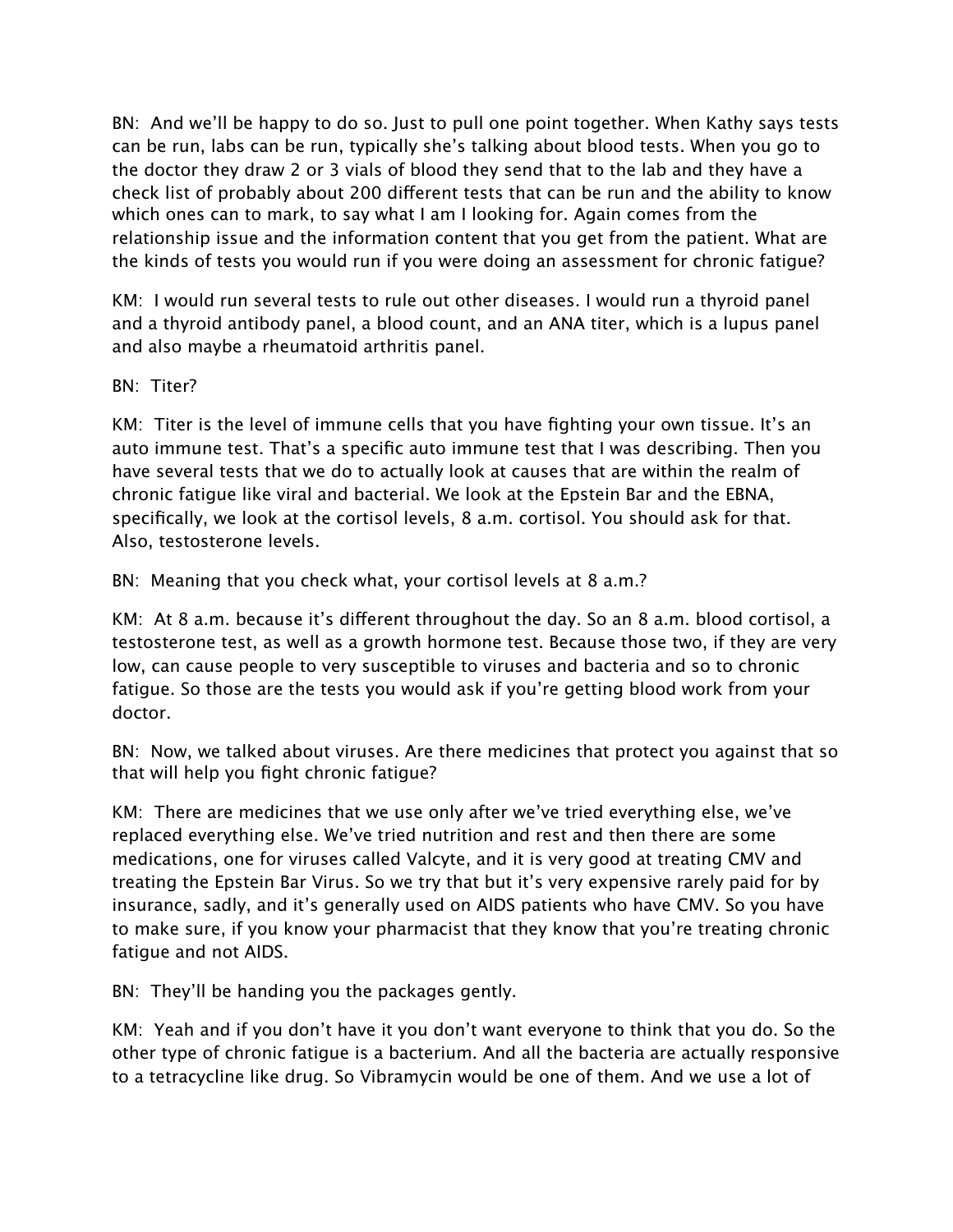other medication, just straight tetracycline. But you've got to take if like for a year to get rid of this.

BN: And can the tests distinguish between the viral and the bacterial? Or do you need to take both forms of the drug?

KM: No the test will tell you what caused this. And I forgot a Lyme titer too. You should have a Lyme disease titer. That's one of the bacteria that can actually cause this. That's a tick borne disease and it's also sensitive to tetracycline like drugs. So those are the ways we treat.

BN: And that's one of the 40 diseases that doctors have to eliminate that you don't have Lyme's disease before they can diagnose you for chronic fatigue.

KM: Well you may have chronic fatigue from Lyme's disease. And so Lyme's can cause that, mycoplasma can cause that and Chlamydia can cause that. Those are the bacteria that can cause chronic fatigue that you need to be treated for and it has to be a lengthy treatment, not a 10 day treatment, like you would normally have if your immune system was intact. The big problem with chronic fatigue is you have a sub par immune system when you get the virus and then it's a never ending cycle because the chronic fatigue then makes your immune system worse. Your immune system can't fight it and then your chronic fatigue gets worse and it's a spiral down so you have to stop it some way. And by treating the element that actually caused it, viral or bacterial, is about the only way you can get on top of it besides stimulating the immune system.

BN: So in terms of fighting it, once it's been determined that you have it which is a difficult determination, there are lifestyle strategies, medical strategies that you need to follow.

KM: You'll feel like you have mono so you have to treat it that way. You have to rest and supportive treatment meaning lots of fluids, lots of vitamins, good food, healthy food. Some people take out additives and things like that, I'm not sure, there's no study that shows that helps but that might be a good idea. So, improving your lifestyle; rest, exercise if you can, unless it's so exhausting that you can't, we try not to push anybody that way, would be the best way to do things yourself. Don't smoke don't drink, all those things that impair your immune system, just a really healthy life. And then get it diagnosed. Then see if there's a treatment for what you've had diagnosed. And in my world replace your testosterone and estrogen first before you go to Valcyte which may be \$500 a pill.

BN: And have side effects that are pretty disturbing.

KM: Right, and have liver and kidney problems you have to monitor that the whole time you're on Valcyte.